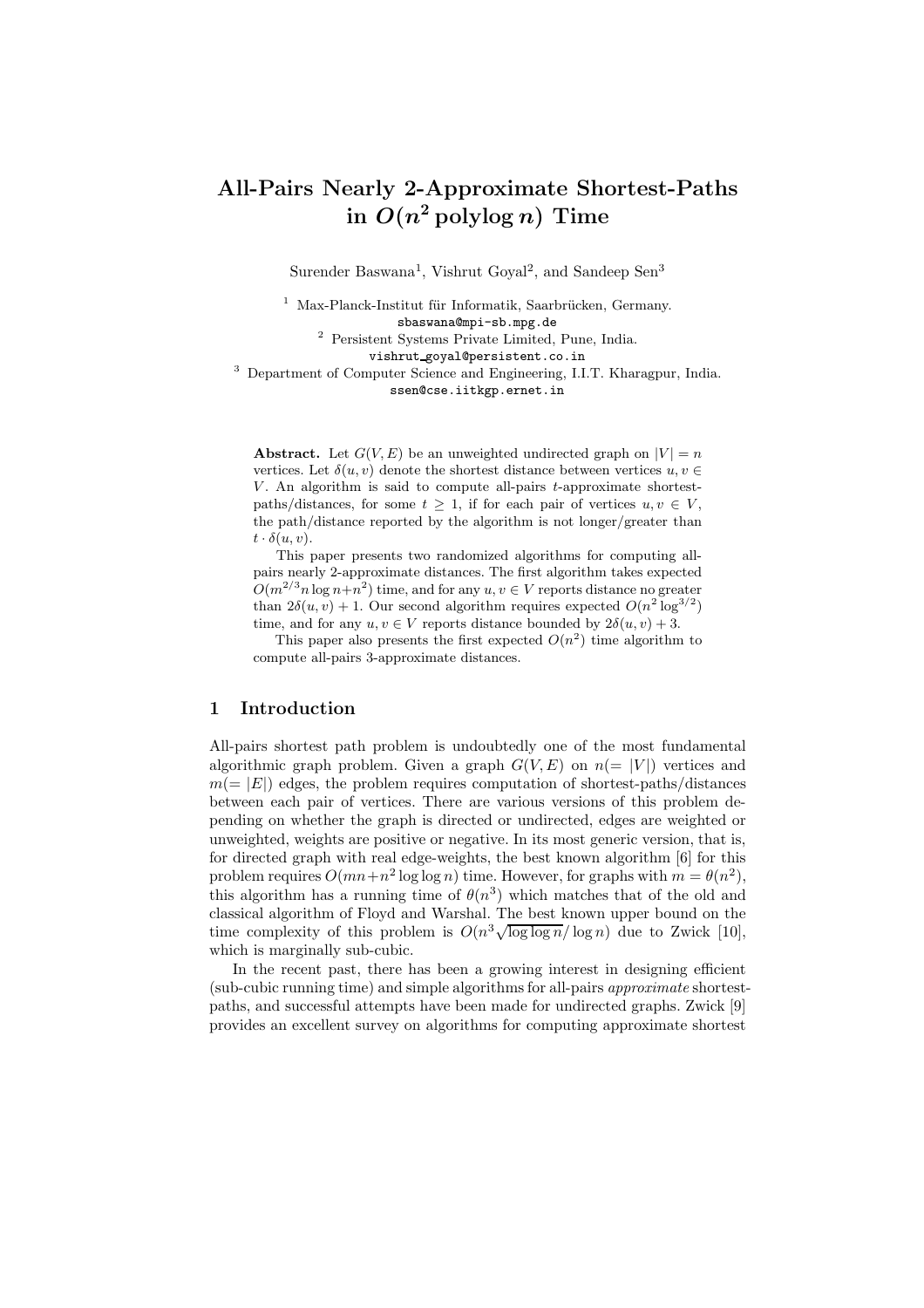paths. An algorithm is said to compute all-pairs t-approximate distances, if for any pair of vertices  $u, v \in V$ , the distance  $\delta^*(u, v)$  reported by the algorithm satisfies  $1 \leq \frac{\delta^*(u,v)}{\delta(u,v)} \leq t$ . In the following paragraph, we provide a very brief summary of the current state-of-the-art algorithms for all-pairs t-approximate shortest paths.

Cohen and Zwick [2], building upon the work of Dor et al. [3], designed an algorithm that given any undirected weighted graph with n vertices and  $m$ edges, computes all-pairs 2-approximate shortest paths in  $O(n^{3/2}\sqrt{m})$  time and all-pairs 3-approximate shortest paths in just  $O(n^2 \log n)$  time. For unweighted graphs, given arbitrarily small  $\zeta, \epsilon, \rho > 0$ , Elkin [4] designed an algorithm that requires  $O(mn^{\rho} + n^{2+\zeta})$  time, and for any pair of vertices  $u, v \in V$ , reports distance  $\delta^*(u, v)$  satisfying the inequality :

$$
\delta(u,v) \le \delta^*(u,v) \le (1+\epsilon)\delta(u,v) + \beta
$$

where  $\beta$  is a function of  $\zeta, \epsilon, \rho$ . If the two vertices  $u, v \in V$  are separated by sufficiently long distances in the graph, the stretch  $\frac{\delta^*(u,v)}{\delta(u,v)}$  $\frac{\partial(u,v)}{\partial(u,v)}$  ensured by Elkin's algorithm is quite close to  $(1 + \epsilon)$ . But the stretch factor may be quite huge for short paths since  $\beta$  depends on  $\zeta$  as  $(1/\zeta)^{\log 1/\zeta}$ , depends inverse exponentially on  $\rho$  and inverse polynomially on  $\epsilon$ . Thorup and Zwick [7] introduced a remarkable data-structure called approximate distance oracle, that requires sub-cubic preprocessing time and sub-quadratic space, and yet answers an approximatedistance query in constant time (hence the name oracle). For a given integer  $k \geq 2$ , the space of the approximate distance oracle is  $O(kn^{1+1/k})$  and it reports any  $(2k-1)$ -approximate distance query in  $O(k)$  time. The preprocessing time for  $(2k-1)$ -approximate distance oracle is  $O(mn^{1/k})$  which has been improved to  $O(\min(mn^{1/k}, n^2 \log n))$  for unweighted graphs in [1]. Thorup and Zwick [7] also show that for any  $t < 3$ , a data-structure that answers any t-approximate distance query in constant time must occupy  $\theta(n^2)$  space. This implies a lower bound of  $\Omega(n^2)$  on space as well as on time complexity of any algorithm that answers any 2-approximate distance query in constant time. As mentioned above, the algorithm of Cohen and Zwick [2] establishes an upper bound of  $O(n^{3/2}\sqrt{m})$ on time complexity of all-pairs 2-approximate shortest path problem.

### 1.1 Our Contribution

As an important contribution of this paper, we show that we can, in time  $O(n^2)$  polylog n), compute all-pairs nearly 2-approximate shortest paths for unweighted undirected graphs.

1. We first design a data-structure that, given any  $u, v \in V$ , requires constant time to report distance bounded by  $2\delta(u, v) + 1$ , that is, an additive error of one unit over the 2-approximate distance. The expected preprocessing time required to build this data-structure is  $O(m^{2/3}n \log n + n^2)$ . In this way, our new algorithm, at the expense of introducing an additive error of just one unit, achieves a significant improvement in the running time over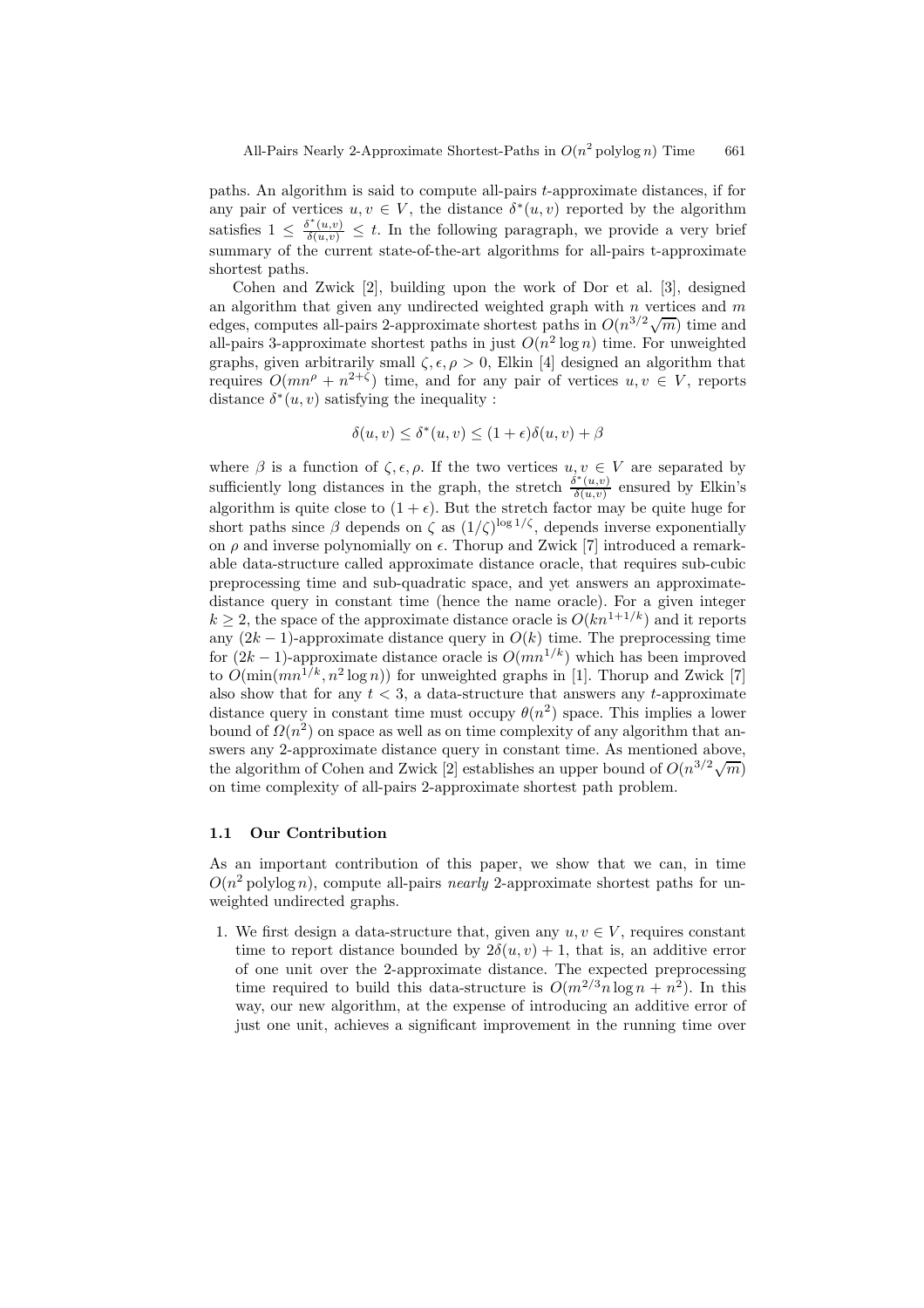the previous best algorithm [2] for all-pairs 2-approximate distances. The improvement is by a factor of at-least  $n^{1/6}$  for the range  $m > n^{3/2}$ , whereas for  $m < n^{3/2}$ , the new algorithm takes expected  $O(n^2)$  time.

2. We further reduce the expected preprocessing time to  $O(n^2 \log^{3/2} n)$  at the expense of increasing the additive error to 3, that is, given any pair of vertices  $u, v \in V$ , the distance  $\delta^*(u, v)$  reported by our data-structure satisfies

$$
\delta(u, v) \le \delta^*(u, v) \le 2\delta(u, v) + 3
$$

As would become clear subsequently from the paper, the additive error shows up only in some restricted worst case only. In general, the algorithm will behave very much like a 2-approximate shortest path algorithm.

3. As an additional and final contribution, this paper shows that it takes expected  $O(n^2)$  time to compute 3-approximate distance oracle of size  $O(n^{3/2})$ .

Without any modifications, all our data-structures for reporting approximate distances can also be used to report approximate shortest-paths in optimal time.

### 2 A New Scheme for 2-Approximate Shortest Paths

Let  $G(V, E)$  be an unweighted graph. The basic construct of our scheme is a restricted breadth-first-search (BFS) tree defined as Ball as follows.

**Definition 1.** For a vertex u and a set  $R \subset V$  of vertices, Ball $(u, R)$  denotes the set of vertices of the graph, such that the distance from u to these vertices is less than the distance from u to the nearest vertex of the set R.

#### New scheme for approximate distance

Let  $R \subset V$  be a set of vertices. Let  $n_u$  denote the vertex from the set R nearest to u.

- 1. Global distance information For each vertex  $s \in R$ , keep a BFS tree storing distance to all the vertices in the graph.
- 2. Local distance information For each vertex  $u \in V \backslash R$ , compute distance to all the vertices of  $Ball(u, R)$ and its nearest vertex  $n_u$ .
- 3. Keep a data-structure to determine, in constant time, whether any two Balls overlap (share a common vertex) or not.

The above scheme may appear similar to 3-approximate distance oracle of Thorup and Zwick [7] except the third step. It is this step that proves to be crucial in achieving 2-approximate distances.

Now we shall describe how our scheme can be used to answer a distance query with stretch 2.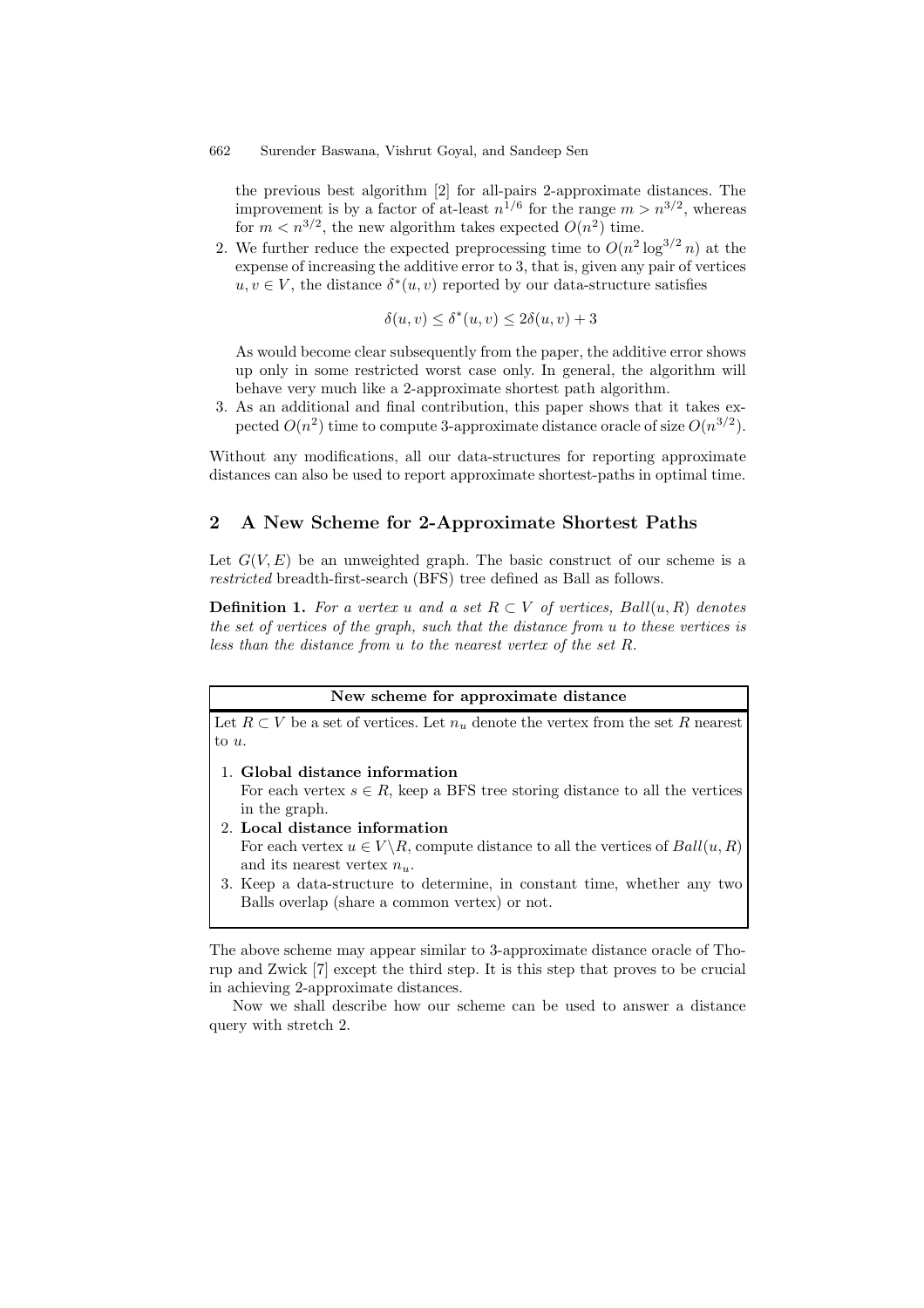

Fig. 1. Three cases in reporting distance between  $u$  and  $v$ 

| Answering distance query using new scheme                                                            |
|------------------------------------------------------------------------------------------------------|
| $\mathcal{Q}(u, v)$ : We answer a distance query between u and v in the following order.             |
| - If $v \in Ball(u, R)$ or $u \in Ball(v, R)$ :                                                      |
| report $\delta(u, v)$                                                                                |
| - Else if $Ball(u, R)$ and $Ball(v, R)$ overlap :                                                    |
| report $\delta(u, w) + \delta(v, w)$ for some $w \in Ball(u, R) \cap Ball(v, R)$                     |
| $E$ lse :                                                                                            |
| report <b>minimum</b> of $(\delta(u, n_u) + \delta(n_u, v))$ and $(\delta(v, n_v) + \delta(n_v, u))$ |

The query Procedure  $Q(u, v)$  explores all the three possible cases in the fixed order. In the first two cases, we manage to report distance using only the local distance information stored at vertices  $u$  and  $v$ . In the final and the third case, when the two Balls are non-overlapping, we use the global distance information stored at  $n_u$  and  $n_v$ .

**Lemma 1.** Given a graph  $G(V, E)$  and any two vertices  $u, v \in V$ , the approximate distance between u and v as reported by the query procedure  $Q(u, v)$  is bounded by  $2\delta(u, v) + 1$ .

*Proof.* Let a and b be the radii of  $Ball(u, R)$  and  $Ball(v, R)$  respectively. The approximation factor associated with the distance reported by  $\mathcal{Q}(u, v)$  depends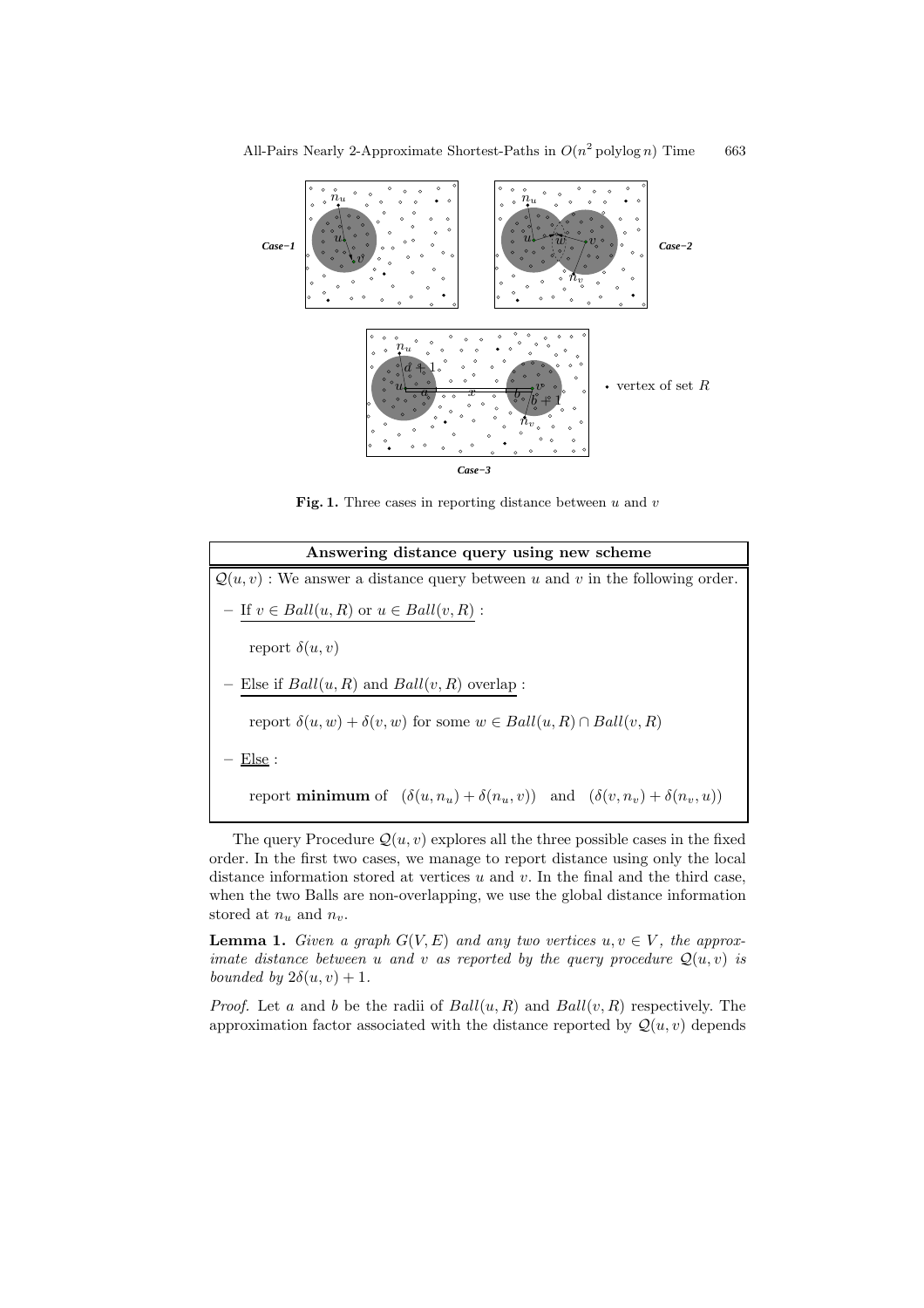on which of the three steps, we report the distance at. So we analyze the three cases as follows:

**Case 1**: The distance is reported in the first step of  $Q(u, v)$ .

In this case, either  $u$  or  $v$  lie in the Ball of the other. Without loss of generality, let us assume that v lies in  $Ball(u, R)$  (see Fig. 1, Case-1). Here we report the exact distance between u and v.

**Case 2**: The distance is reported in the second step of  $Q(u, v)$ .

Note that since the query procedure failed to report the distance in the first step, therefore, the distance between u and v is more than the radius of  $Ball(u, R)$ and  $Ball(v, R)$ . In other words,  $\delta(u, v)$  is more than a and b. (see Fig. 1, Case-2).

Let w be a vertex lying in both  $Ball(u, R)$  and  $Ball(v, R)$ . Clearly,  $\delta(u, w) \leq$ a and  $\delta(v, w) \leq b$ . Therefore, the distance reported in this step is bounded by  $a + b$ , which is no more than  $2\delta(u, v)$  as explained above.

**Case 3** : The distance is reported in the third step of  $Q(u, v)$ .

Since the query procedure failed to report the distance in the second step,  $Ball(u, R)$  and  $Ball(v, R)$  are separated by distance  $x \geq 1$ . So the shortest path between  $u$  and  $v$  can be viewed as consisting of three sub-paths : the first subpath is the portion of the path lying inside  $Ball(u, R)$  and has length a, the second sub-path is the portion of the path lying outside the two Balls and has length x, and the third sub-path is the portion of the path lying inside  $Ball(v, R)$ and has length b. Hence, the distance between u and v is  $a+x+b$  for some  $x \ge 1$ . (see Fig. 1, Case-3).

In the third step, we report the minimum of  $(\delta(u, n_u)+\delta(n_u, v))$  and  $(\delta(v, n_v)+\delta(v, n_v))$  $\delta(n_v, u)$ ). It can be noted that  $\delta(u, n_u) = a + 1$  and  $\delta(v, n_v) = b + 1$ . Now considering the path from  $n_u$  to v passing through u, we can observe that  $\delta(n_u, v)$ is bounded by  $2a + x + b + 1$ . Similarly, analyzing the path from  $n<sub>v</sub>$  to u passing through v, we can observe that  $\delta(n_v, u)$  is bounded by  $2b + x + a + 1$ . Therefore, the distance reported by  $\mathcal{Q}(u, v)$  is bounded as follows.

$$
\min((\delta(u, n_u) + \delta(n_u, v)) , (\delta(v, n_v) + \delta(n_v, u)))
$$
  
\n
$$
\leq \min(3a + x + b + 2, 3b + x + a + 2)
$$
  
\n
$$
= \min(3a + b, 3b + a) + x + 2
$$
  
\n
$$
= 3b + a + x + 2 \text{ {wlog assume that } a \geq b}
$$
  
\n
$$
\leq 2a + 2b + x + 2 \text{ {since } a \geq b}
$$
  
\n
$$
\leq 2(a + x + b) + 1 \text{ {since } x \geq 1}
$$
  
\n
$$
= 2\delta(u, v) + 1
$$

Hence, the distance between u, v as reported by  $\mathcal{Q}(u, v)$  is bounded by  $2\delta(u, v)+1$ .

**Remark:** It is worth noting that the distance between any two vertices  $u, v \in V$ , as reported by  $\mathcal{Q}(u, v)$ , is bounded by  $2\delta(u, v)$  even in the **Case-3**, if at-least one of the following conditions hold:

- $(i)$   $x > 1$ , that is, the two Balls are separated by a path longer than one edge.
- (*ii*)  $a \neq b$ , that is, the radii of the two Balls differs.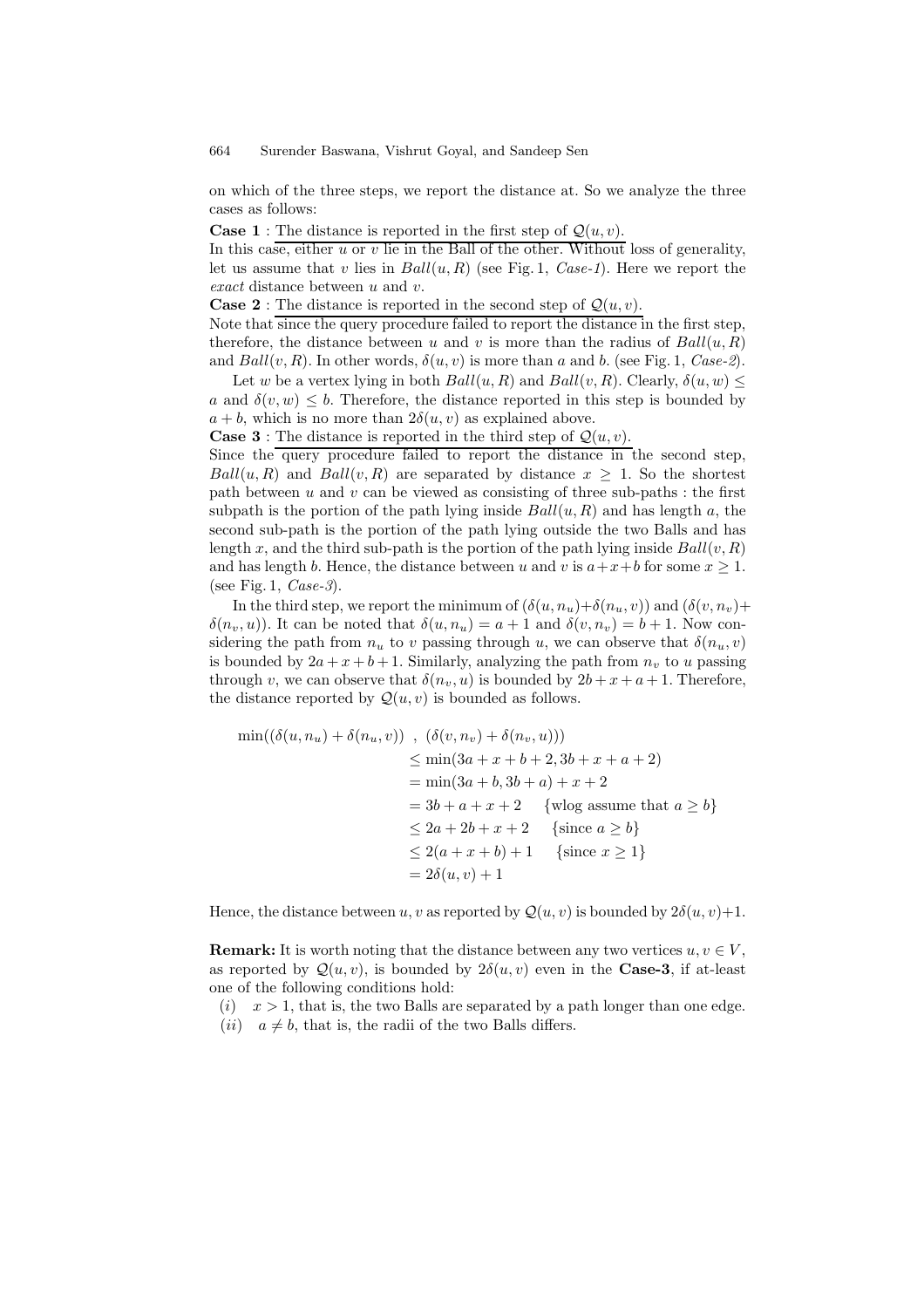

Fig. 2. To compute  $Ball(u, R_p)$ , we need to explore adjacency list of vertices lying in inner-shaded shell (of radius  $r(u) - 2$ ) only.

# 3 Efficient Sub-Routines for Realization of the New Scheme

### 3.1 An Efficient Algorithm for Computing Balls

Let  $R_p$  be a set formed by selecting each vertex independently with probability  $p < 1$ . We shall now present an algorithm for computing  $Ball(u, R_p)$ , for all  $u \in V \backslash R_p.$ 

Let  $r(u)$  denote the distance from u to  $n_u$ . It follows from Definition 1 that the vertices of  $Ball(u, R_n)$  and their distance from u can be computed by building a BFS tree at u up to level (distance)  $r(u)-1$ . Therefore, prior to the computation of  $Ball(u, R_p)$ , we compute  $r(u)$ . In fact, the following procedure shows that it requires just a single BFS traversal to compute  $r(u)$  and  $n_u$ , for all  $u \in V \backslash R_p$ .

Add a dummy vertex y to the given graph and connect it to all the vertices of set  $R_p$ . Compute a full BFS tree rooted at y. If a vertex u lies at level  $\ell$  (hence at distance  $\ell$  from y) in this BFS tree, it is at distance  $\ell - 1$  from  $n_u$ , that is,  $r(u) = \ell-1$ . In addition to  $r(u)$ , we can also compute  $n_u$  for each vertex u from this BFS tree.

If  $r(u) = 1$ , then  $Ball(u, R_p)$  consists of vertex u only and we are done. For the case when  $r(u) \geq 2$ , we build a BFS tree upto level  $r(u) - 1$  to compute  $Ball(u, R_p)$ , and the computation time required in doing so is of the order of the number of edges explored. Since the graph is undirected, an edge will be explored at-most twice (once by each of its end-point), and we would charge the cost of exploring an edge to that end-point, which explores it first. Let  $v_1(= u), v_2, \dots, v_n$  be the sequence of vertices of the given graph arranged in non-decreasing order of their distance from  $u$ . Note that computing BFS tree upto level  $r(u) - 1$  requires exploring the adjacency list of vertices up to level  $r(u) - 2$  only (see Fig. 2). Therefore, in the computation of  $Ball(u, R_p)$ , we shall explore adjacency list of  $v_i$  if the following two events happen:

 $\mathcal{E}_1^i$ : There is no vertex in the set  $\{v_j | j \lt i\}$  which is selected in the sample  $R_p$ .  $\mathcal{E}_2^i$ : There is no vertex from  $\{v_j | j > i\}$  that is adjacent to  $v_i$  and also a sampled vertex.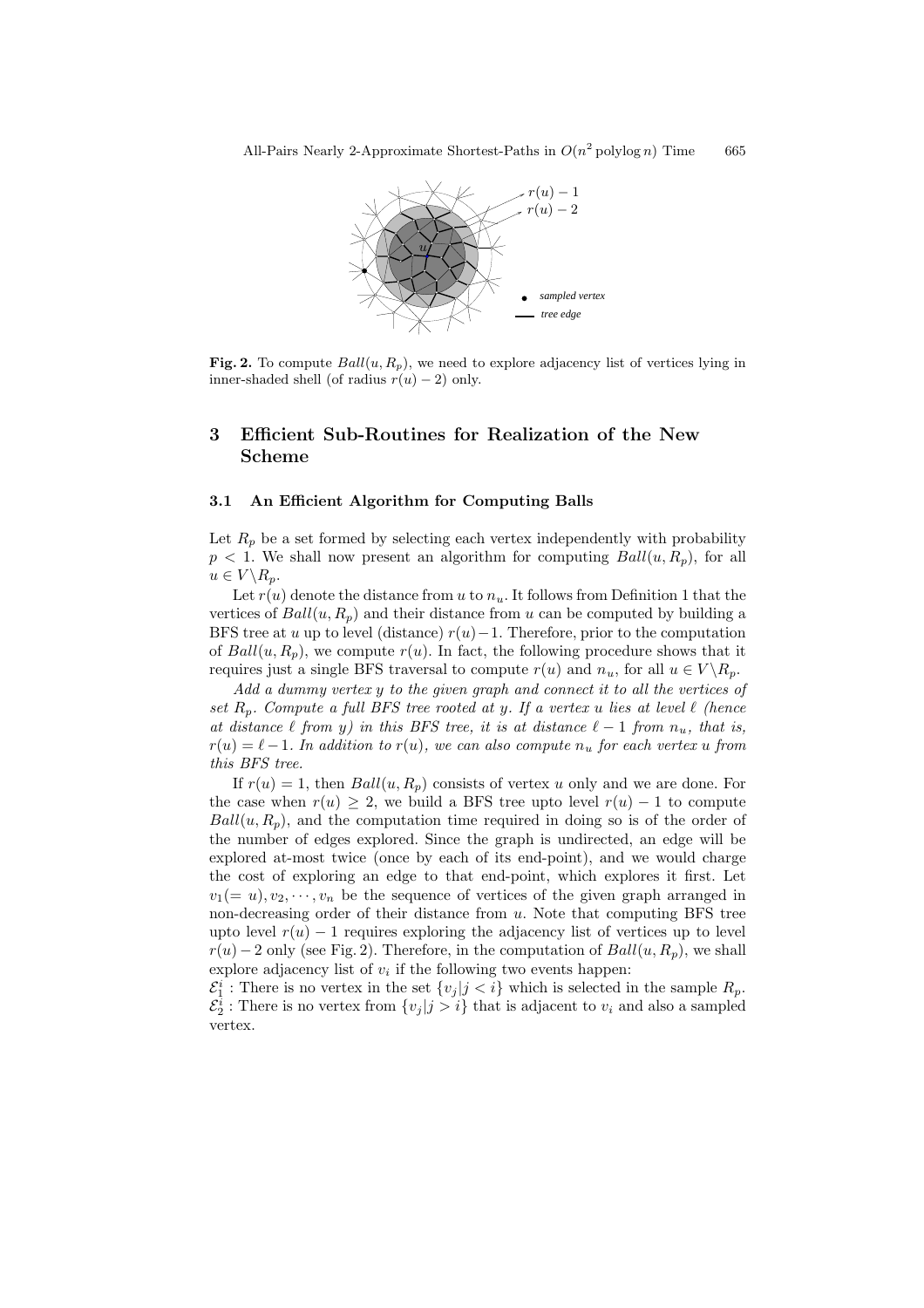The events  $\mathcal{E}_1^i$  and  $\mathcal{E}_2^i$  are independent (since the vertices are sampled independently). Following our charging scheme mentioned above, exploring adjacency list of vertex  $v_i$  would contribute  $O(d'(v_i))$  to the computation time of  $Ball(u, R_p)$ , where  $d'(v_i)$  is the number of edges incident on  $v_i$  from vertices  $\{v_j | j > i\}$ . So the expected cost of computing  $Ball(u, R_p)$  is

$$
\sum_{i=1}^{n} \left( \Pr(\mathcal{E}_{1}^{i}) + \Pr(\mathcal{E}_{2}^{i}) + d'(v_{i}) \right) = \sum_{i=1}^{n} \left( (1-p)^{i-1} (1-p)^{d'(v_{i})} d'(v_{i}) \right)
$$
  

$$
\leq \sum_{i=1}^{n} \left( (1-p)^{i-1} \sum_{j=1}^{d'(v_{i})} (1-p)^{j-1} \right)
$$
  

$$
\leq \sum_{i=1}^{n} \left( (1-p)^{i-1} \frac{1}{p} \right) \leq \frac{1}{p} \sum_{i=1}^{n} (1-p)^{i-1} \leq \frac{1}{p^{2}}
$$

.

**Theorem 1.** Given an unweighted graph  $G(V, E)$ , and  $p < 1$ , let  $R_p$  be a set formed by selecting each vertex independently with probability p. There exists an algorithm for computing  $Ball(u, R_p)$ , for all  $u \in V \backslash R_p$  in expected time  $O(m+\frac{n}{p^2}).$ 

In a similar way, it can be shown that the expected number of vertices in  $Ball(u, R_p)$  is  $O(1/p)$  (observe that for vertex  $v_i$  to belong to  $Ball(u, R_p)$ , the event  $\mathcal{E}_1^i$  must happen).

**Lemma 2.** Given an unweighted graph  $G(V, E)$ , a uniformly random sample  $R\subset V$  of size  $\sqrt{n}$  induces a bound of  $\sqrt{n}$  on expected size of Ball $(u, R)$ .

It follows from Definition 1 that  $Ball(u, X) \subset Ball(u, Y)$ , for all  $Y \subset X \subset V$ . Therefore, our algorithm would require less time to compute  $Ball(u, X)$  than to compute  $Ball(u, Y)$ . So we can state the following corollary based on Theorem 1.

**Corollary 1.** Given an unweighted graph  $G(V, E)$  and  $p < 1$ , let  $R_p$  be a set formed by selecting each vertex independently with probability  $p < 1$ . For any set  $R \supset R_p$ , it takes expected  $O(m + \frac{n}{p^2})$  time to compute Ball $(u, R)$ , for all  $u \in V \backslash R$ .

### 3.2 Computing Overlap Matrix O

To determine, for a pair of vertices  $u, v \in V$ , whether there exists a vertex common to both  $Ball(u, R)$  and  $Ball(v, R)$ , we keep a matrix  $\mathcal{O}$  such that  $\mathcal{O}[u, v]$ is null if  $Ball(u, R) \cap Ball(v, R) = \emptyset$ , otherwise  $\mathcal{O}[u, v]$  stores a vertex that belongs to both the Balls. To build the matrix  $\mathcal O$  efficiently, we form the following sets,

$$
C(v, R) = \{u \in V | v \in Ball(u, R)\}.
$$

It is easy to observe that we can form the sets  $\{C(v,R)|v\in V\}$  by a single scan of the sets  $\{Ball(u, R)|u \in V\}$ . Now once we have  $C(v, R), \forall v \in V$ , we can compute the matrix  $\mathcal O$  as follows.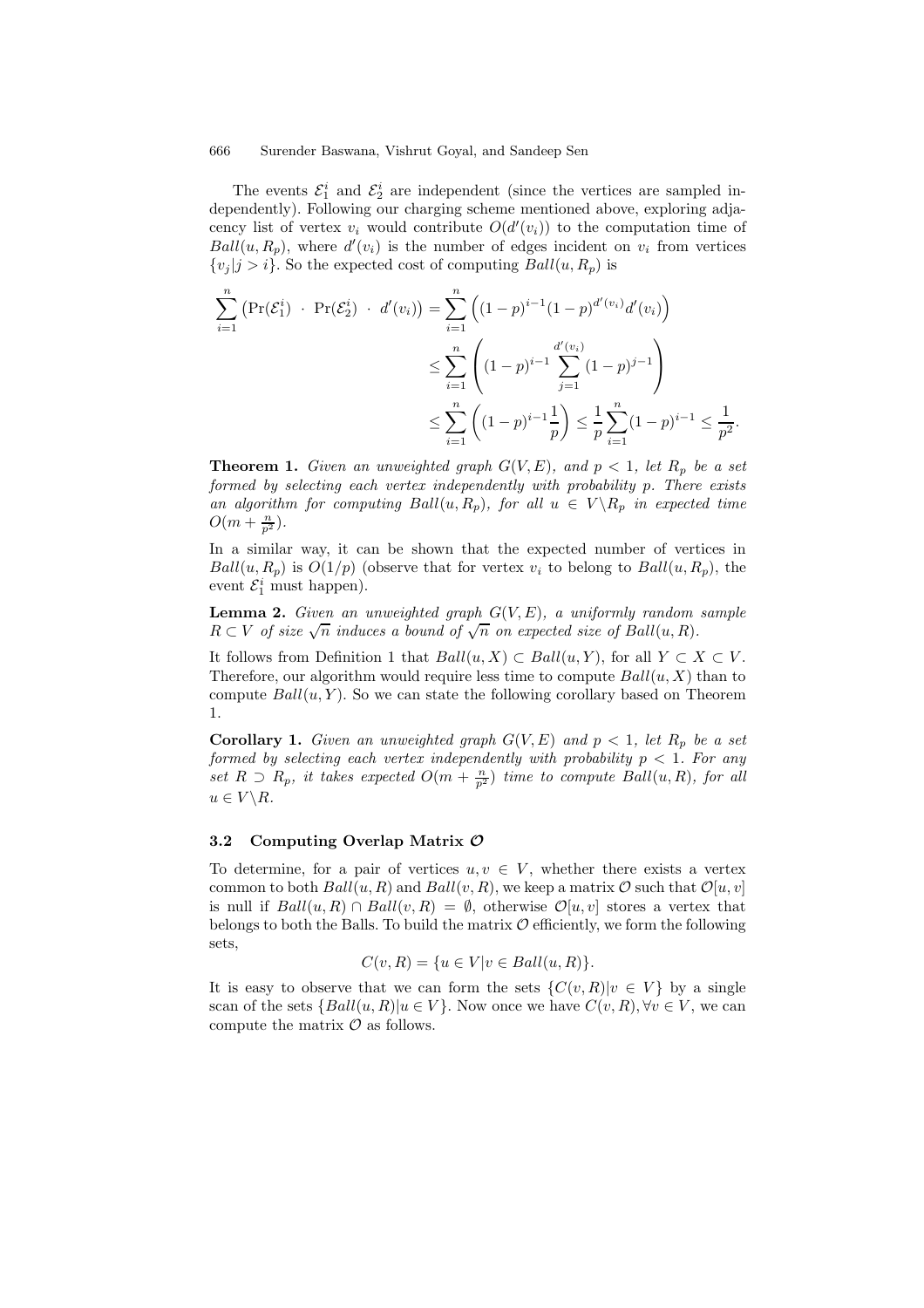All-Pairs Nearly 2-Approximate Shortest-Paths in  $O(n^2)$  polylog n) Time 667

| Algorithm for computing overlap matrix $\mathcal O$ |
|-----------------------------------------------------|
| For each $v \in V \backslash R$ do                  |
| For each $u \in C(v, R)$ do                         |
| For each $w \in C(v, R)$ do                         |
| $\mathcal{O}[u,w] \leftarrow v$                     |

The running time of the above algorithm for computing the overlap matrix  $\mathcal O$  is of the order of  $\sum_{v \in V} |C(v, R)|^2 + n^2$ . In order to compute the overlap matrix  $\mathcal{O}$ in  $O(n/p^2 + n^2)$  time (which also matches the time required to compute Balls), we would need a set  $R \subset V$  which would ensure that  $|C(v, R)| = O(1/p)$ , for all  $v \in V$ . We shall employ the random sampling scheme given by Thorup and Zwick  $[8]$  to compute the desired sample R as follows.



For the first iteration, R is a uniform sample from V, that is,  $R = R_p$ . So using Theorem 1, the first iteration requires expected  $O(m + n/p^2)$  time. Note that in each subsequent iteration, the sample  $R$  only grows. Hence it follows from Corollary 1 that each subsequent iteration will also require expected  $O(m+n/p^2)$ time. It is shown in  $[8]$  that in every iteration, the size of  $V'$  decreases by a factor of 2 with probability at-least  $1/2$ . Hence after expected  $\log n$  iterations, V' would be reduced to  $\emptyset$ . Thus, the expected size of the final sample R would be  $np \log n$ and  $C(v, R)$  will be bounded by  $O(\frac{1}{p})$ , for each  $v \in V$ .

**Theorem 2.** Given an unweighted graph  $G(V, E)$  and  $p < 1$ , a set  $R \subset V$  of size  $O(np \log n)$  can be computed in expected  $O(m \log n + \frac{n}{p^2} \log n)$  time ensuring that

- It takes a total of  $O(m + n/p^2)$  time to compute  $Ball(u, R)$ ,  $\forall u \in V \backslash R$ .
- It takes  $O(n^2 + \frac{n}{p^2})$  time to build the overlap matrix  $O$ .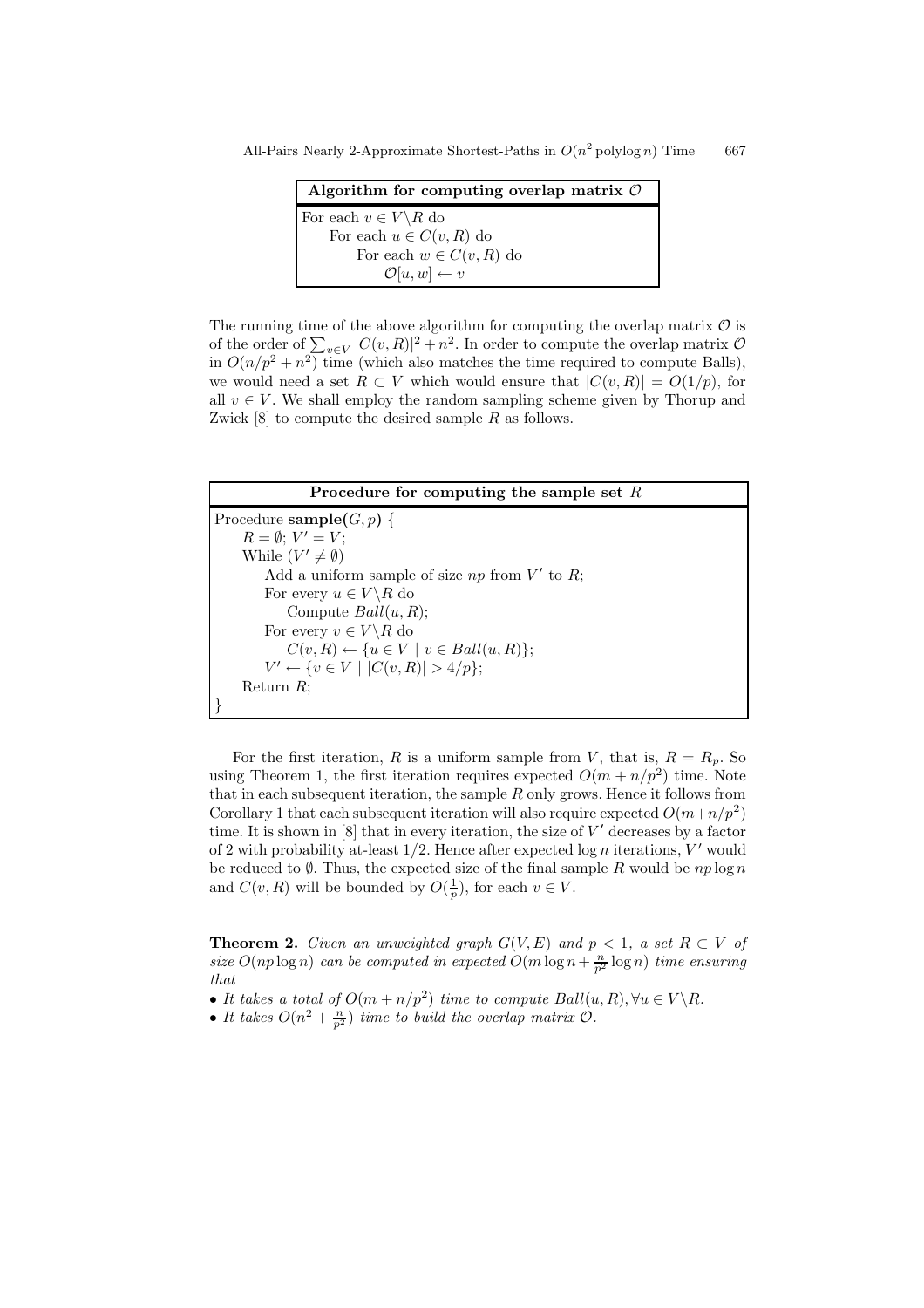for preprocessing the graph in Algorithm I is given by

# 4 Algorithms for Nearly 2-Approximate Shortest Paths

### 4.1 Algorithm I

Our first algorithm for computing nearly 2-approximate distances is a realization of the scheme mentioned in Sect. 2.

| Algorithm I                                                                                              |
|----------------------------------------------------------------------------------------------------------|
| Preprocessing                                                                                            |
| Let $R$ be the set of vertices as defined by Theorem 2.                                                  |
| 1. For each $u \in V \backslash R$ , compute $Ball(u, R)$ .<br>2. Compute overlap matrix $\mathcal{O}$ . |
| 3. For each $v \in R$ , build a full BFS tree rooted at v in the graph.                                  |
|                                                                                                          |
| Reporting distance between $u, v \in V$                                                                  |
| $\mathcal{Q}(u,v)$                                                                                       |
| Computing BFS tree from vertices of the set R requires $O(m R ) = O(mnp \log n)$                         |
| expected time. Hence applying Theorem 2, it follows that the total expected time                         |

$$
m \log n + n^2 + \frac{n}{p^2} \log n + mnp \log n = n^2 + m^{2/3} n \log n \quad \{ \text{ for } p = \frac{1}{\sqrt[3]{m}} \}.
$$

**Theorem 3.** An unweighted graph  $G(V, E)$  can be preprocessed in  $O(m^{2/3}n \log n +$  $(n^2)$  expected time to output a data-structure of size  $O(n^2)$  that, given any  $u, v \in$ V, requires constant time to report distance  $\delta^*(u, v)$  satisfying  $\delta(u, v) \leq \delta^*(u, v) \leq 2\delta(u, v) + 1.$ 

The previous best known algorithm [2] for computing 2-approximate distances requires  $O(n^{3/2}\sqrt{m})$  running time. Thus, in the worst case, we have been able to improve the running time by a factor of  $O(n^{1/6})$  at the expense of introducing an additive error of just one unit.

### 4.2 Algorithm II

The preprocessing time of the first two steps in Algorithm I described above can be bounded by  $O(n^2 \log n)$  with a suitable choice of p. The third step that computes BFS trees from vertices of set R requires  $O(m|R|)$  time, which is certainly not  $O(n^2 \log n)$  when the graph is dense. To improve its preprocessing time to  $(n^2 \text{ polylog } n)$ , one idea is to perform BFS from R on a spanner (having  $o(n^2)$  edges) of the original graph. A spanner is a subgraph that is sparse but still preserves approximate distance between vertices in the graph.

**Definition 2.** Given  $\alpha \geq 1, \beta \geq 0$ , a subgraph  $G(V, E')$ ,  $E' \subset E$  is said to be an  $(\alpha, \beta)$ -spanner of  $G(V, E)$  if for each pair of vertices  $u, v \in V$ , the distance  $\delta_s(u, v)$  in the spanner is bounded by  $\alpha\delta(u, v) + \beta$ .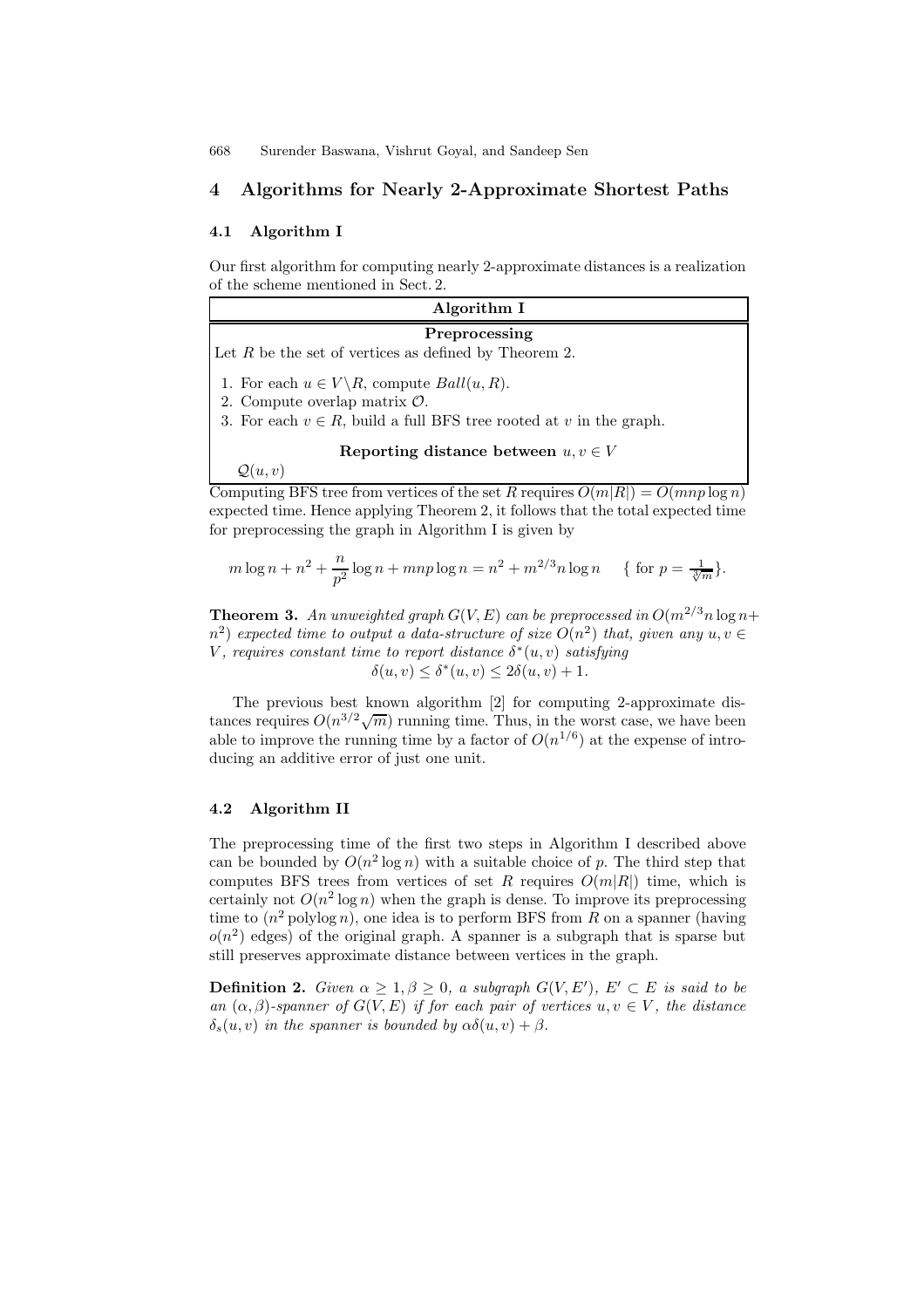The sparsity of a spanner comes along with the stretching of the distances in the graph. So one has to be careful in employing an  $(\alpha, \beta)$ -spanner (with  $\alpha > 1$ ) in the third step, lest one should end up computing nearly  $2\alpha$ -approximate distances instead of nearly 2-approximate distances. To explore the possibility of using spanner in our algorithm, let us revisit our distance reporting scheme  $\mathcal{Q}(u, v)$ . The full BFS trees rooted at the vertices of set  $R$  serve to provide global distance information in the scheme  $\mathcal{Q}(u, v)$  and they are required, only when u and v belong to non-overlapping Balls. In the analysis of this case, we partitioned the shortest path between u and v into three sub-paths (see Fig. 1,  $Case-3$ ): the subpaths of lengths a and b covered by  $Ball(u, R)$  and  $Ball(v, R)$  respectively, and the sub-path of length  $x$  lying between the two Balls and not covered by either Ball. We showed that the distance  $\delta^*(u, v)$  as reported by  $\mathcal{Q}(u, v)$  is bounded by  $2a+2b+x+2$ . A comparison of this expression of  $\delta^*(u, v)$  with  $\delta(u, v) = a+x+b$ suggests that there is a possibility of stretching the uncovered sub-path (of length  $x$ ) between the Balls by a factor of 2 and still keeping the distance reported to be nearly 2-approximate. So we may employ an  $(\alpha, \beta)$ -spanner in the third step of our algorithm, provided  $\alpha$  (the multiplicative stretch) is not greater than 2 and more importantly, for each vertex  $u \in V \backslash R$ , the shortest path from  $n_u$  to u as well as the shortest paths from u to all the vertices of  $Ball(u, R)$  are preserved in the spanner. To ensure these additional features, we shall employ the parameterized spanner introduced in [1].

### Parameterized (2,1)-Spanner [1]

Given a graph  $G(V, E)$ , and a parameter  $X \subset V$ , a subgraph  $G(V, E')$  is said to be a parameterized  $(2, 1)$ -spanner with respect to X if

(*i*)  $G(V, E')$  is a  $(2, 1)$ -spanner.

(ii) All those edges whose at-least one endpoint is not adjacent to any vertex from

the set  $X$  are surely present in the spanner too.

An  $O(m)$  time algorithm has been presented in [1] to compute a parameterized  $(2, 1)$ -spanner for a given  $X \subset V$  (as a parameter). To ensure that the spanner is a parameterized (2, 1)-spanner, the algorithm establishes the following lemma.

**Lemma 3.** [1] For an edge  $e(u, v)$  not present in the spanner, there is a vertex  $x \in X$  adjacent to u in the spanner such that there is a path from x to v in the spanner of length no more than 2.

The feature  $(ii)$  of the parameterized  $(2, 1)$ -spanner suggests that if we choose R as the parameter, all the edges lying inside a Ball are present in the parameterized spanner, and hence all the shortest paths that lie within a Ball are preserved too. Now observe that the shortest path from  $n_u$  to u lies fully inside  $Ball(u, R)$  except the first edge of this path which is incident on  $n_u$ . So to ensure that the shortest path from  $n_u$  to u is also preserved, it would suffice if we augment the spanner with all the edges in the original graph that are incident on  $n_u$ .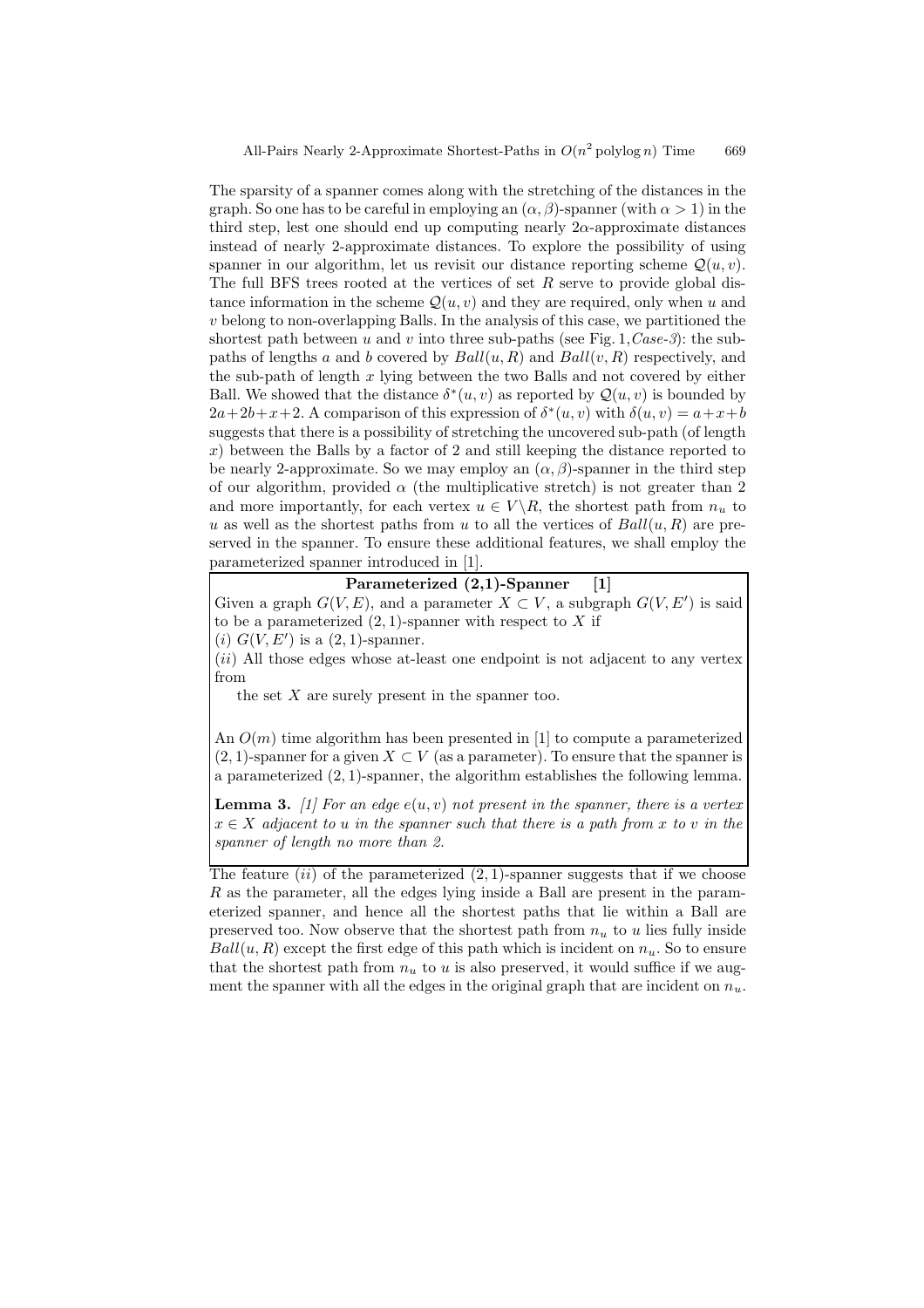### Algorithm II

#### Preprocessing

Let  $R$  be the set of vertices as defined by Theorem 2.

- 1. For each  $u \in V \backslash R$ , compute  $Ball(u, R)$ .
- 2. Compute overlap matrix O.
- 3. (a) Let  $G(V, E')$  be a parameterized  $(2, 1)$ -spanner with respect to R for the given graph  $G(V, E)$ .
	- (b) For each  $v \in R$ , compute a full BFS tree rooted at v in  $G(V, E' \cup E(v))$ .  $(E(v))$  denotes the edges incident on v in the original graph  $G(V, E)$

Reporting distance between  $u, v \in V$ 

 $\mathcal{Q}(u, v)$ 

From the discussion above, it follows that for any pair of vertices  $u, v \in V$ , the distance reported in Case-3 by  $\mathcal{Q}(u, v)$  will be

> $\delta^*(u, v) \leq 2(a+b) + (2x+1)+2$  {since x is stretched to  $2x+1$  }  $= 2(a + x + b) + 3 = 2\delta(u, v) + 3.$

To analyze the running time of Algorithm II, observe that we perform BFS on a  $(2, 1)$ -spanner. Therefore, a bound on the size of the spanner is required. We shall use the following lemma from [1].

**Lemma 4.** [1] Let  $R_p$  be a set formed by selecting each vertex independently with probability p. For any set  $R \supset R_p$ , the expected size of parameterized  $(2, 1)$ spanner will be  $O(|R|n + n/p)$ .

Lemma 4 implies that the size of  $(2, 1)$ -spanner with parameter R (as determined in Sect. 3.2) would be  $O(n/p + nnp \log n)$ . Hence the expected preprocessing time of Algorithm II will be of the order of

$$
m \log n + \frac{n}{p^2} \log n + np \log n \left(\frac{n}{p} + n^2 p \log n\right) = O(n^2 \log^{\frac{3}{2}} n) \text{ {for } } p = \frac{1}{\sqrt{n} \sqrt[4]{\log n}}
$$

**Theorem 4.** An unweighted graph  $G(V, E)$  can be preprocessed in  $O(n^2 \log^{3/2} n)$ expected time to output a data-structure of size  $O(n^2)$  that, given any  $u, v \in V$ , requires constant time to report distance  $\delta^*(u, v)$  satisfying  $\delta(u, v) \leq \delta^*(u, v) \leq 2\delta(u, v) + 3.$ 

# 5 Algorithm for 3-Approximate Shortest Paths

| Algorithm 3-approx                                                                     |
|----------------------------------------------------------------------------------------|
| Preprocessing                                                                          |
| Let R be a set formed by picking each vertex with probability $1/\sqrt{n}$ .           |
| 1. For each $u \in V \backslash R$ , compute $Ball(u, R)$ .                            |
| 2. (a) Let $G(V, E')$ be a parameterized $(2, 1)$ -spanner with respect to R.          |
| (b) For each $v \in R$ , compute a full BFS tree rooted at v in $G(V, E' \cup E(v))$ . |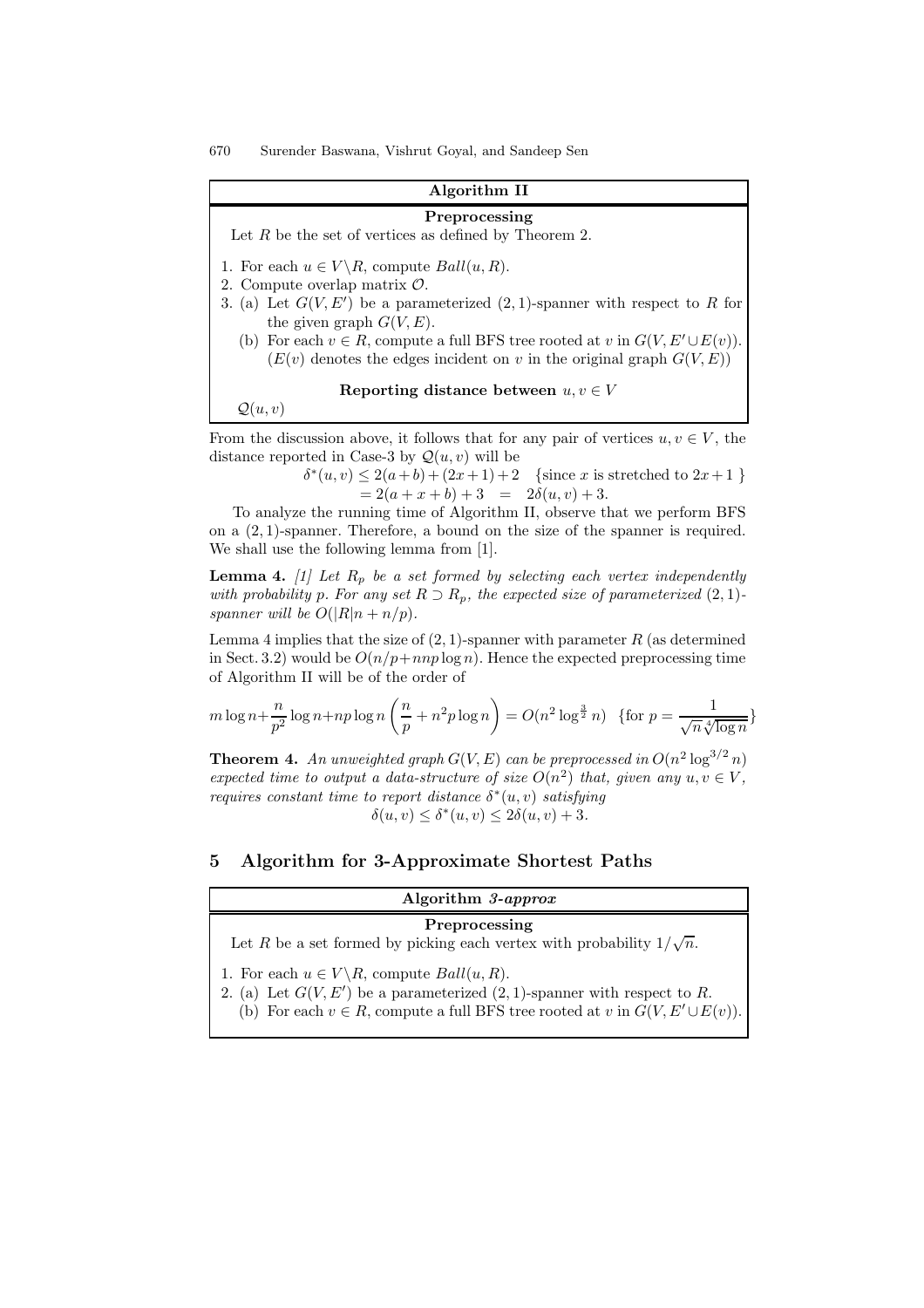All-Pairs Nearly 2-Approximate Shortest-Paths in  $O(n^2)$  polylog n) Time 671

Reporting distance between vertices  $u, v \in V$ If  $v \in Ball(u, R)$  or  $u \in Ball(v, R)$ , report  $\delta(u, v)$ Else report **minimum** of  $(\delta(u, n_u) + \delta_s(n_u, v))$  and  $(\delta(v, n_v) +$  $\delta_s(n_v, u)$ (note that  $\delta_s(x, y)$  denotes distance between x and y in the underlying spanner.)

Lemma 5. The Algorithm 3-approx reports all-pairs 3-approximate distance.

*Proof.* Let neither  $u \in Ball(v, R)$  nor  $v \in Ball(u, R)$ . We have two cases now. **Case 1:**  $Ball(u, R) = \{u\}$ 

Let  $v_0 = \overline{u}, v_1, \dots, v_l = \overline{v}$  be the shortest path between u and v. Since  $Ball(u, R)$ consists of vertex u only, u must be adjacent to  $n_u$ . Also by Lemma 3, there is a path of length at-most 2 units between  $n_u$  and  $v_1$  in the parameterized spanner. Furthermore, the distance  $\delta_s(v_1, v_l)$  between  $v_1$  and  $v_l$  in the spanner is no greater than  $3(l-1)$ . Hence  $\delta_s(n_u, v) \leq 3(l-1) + 2$ . Since  $\delta(u, n_u) = 1$ , the distance reported by the Algorithm 3-approx is no more than 3l.

Case 2:  $Ball(u, R) \neq \{u\}$ 

Consider  $\overline{Ball(v, R)}$ . Let its radius be  $a > 0$ . The vertex u lies outside this Ball. The shortest path from  $v$  to  $u$  can be visualized as consisting of two segments (see Fig. 3) : the sub-path  $\mathcal{P}_{vw}$  of lengths  $\mathcal{S}_{w}$ , lying inside the Ball and the sub-path



Fig. 3. Analyzing the path from v to u when  $Ball(u, R) \neq \{u\}$ 

 $\mathcal{P}_{wu}$  of length  $x \geq 1$  outside the Ball. Let the length of path  $\mathcal{P}_{wu}$  be stretched to  $x'$  in the parameterized spanner. Since the parameterized spanner preserves all-paths within a Ball, therefore, the distance  $(\delta(v, n_v) + \delta_s(n_v, u))$  reported by the algorithm would be  $3a + 2 + x'$ . To ensure that this distance is no more than three times the actual distance  $\delta(u, v) = a + x$ , all we need to show is that  $x' \leq 3x - 2$ . Let  $e(u', u)$  be the last edge of the path  $\mathcal{P}_{wu}$ . Now observe that  $Ball(u, R) \neq \{u\}$  implies that  $Ball(u, R)$  has radius at-least one. So the edge  $e(u', u)$  must be present in the spanner (see feature *(ii)* of the parameterized spanner). Now the part of the path  $\mathcal{P}_{wu}$  excluding the edge  $e(u', u)$  is of length  $x-1$ , and can't be stretched to more than  $3(x-1)$  in the spanner. Hence  $x' \leq 3(x-1) + 1 = 3x - 2$ , and we are done.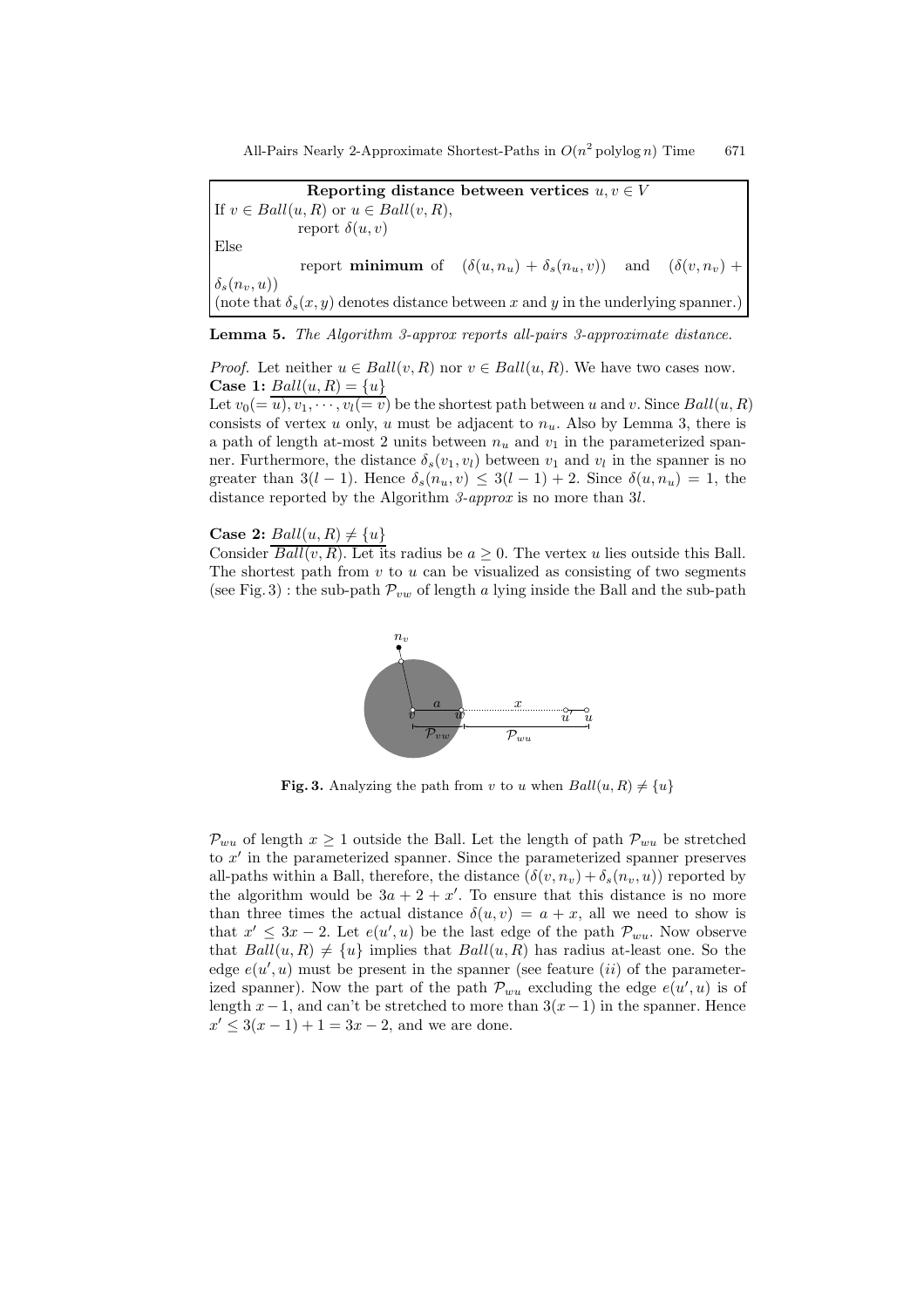The set R used in the Algorithm 3-approx is a uniform random sample of  $\sqrt{n}$  vertices. Hence using Theorem 1, it follows that a total of  $O(n^2)$  expected time is required to compute  $Ball(u, R), \forall u \in V \backslash R$ . Also Lemma 4 implies that the number of edges in (2, 1)-spanner with parameter R is  $O(n\sqrt{n})$ . So the expected time required for building full BFS trees on all the vertices of  $R$  in the  $(2, 1)$ -spanner is  $O(n^2)$ . Hence the expected preprocessing time of the Algorithm 3-approx is  $O(n^2)$ .

**Space requirement :** Keeping distance information from each  $x \in R$  to all the other vertices requires a total of  $O(n^{3/2})$  storage. For each vertex  $u \in V \backslash R$ , we can store the vertices belonging to  $Ball(u, R)$  along with their distance from u in a 2-level hash table of [5] with optimal size  $O(|Ball(u, R)|)$ . Using this hash table, it can be determined whether  $v \in Ball(u, R)$  or not in worst case constant time. So the space requirement of the data-structure of our algorithm (3-approximate distance oracle) given above is  $O(n^{3/2})$ , which is optimal as shown in [7].

**Theorem 5.** An unweighted graph  $G(V, E)$  can be preprocessed in expected  $O(n^2)$ time to output a data-structure of size  $O(n^{3/2})$  that can answer any 3-approximate distance query in constant time.

# 6 Conclusion and Open Problems

Given an undirected unweighted graph  $G(V, E)$  on  $|V| = n$  vertices, we can compute all-pairs 3-approximate distances in  $O(n^2)$  time. More importantly, we can compute nearly 2-approximate distances in  $O(n^2 \text{ polylog } n)$  time. This upper bound is quite close to the  $\Omega(n^2)$  lower bound on computing 2-approximate distances. It would be quite interesting to remove the additive error from our algorithm completely or to prove an  $\Omega(n^{2+\epsilon})$  lower bound for computing all-pairs 2-approximate distances.

### References

- 1. S. Baswana and S. Sen. Approximate distance oracles for unweighted graphs in  $\tilde{O}(n^2)$  time. In Proceedings of the 15th ACM-SIAM Symposium on Discrete Algorithms (SODA), pages 271–280, 2004.
- 2. E. Cohen and U. Zwick. All-pairs small stretch paths. Journal of Algorithms, 38:335–353, 2001.
- 3. D. Dor, S. Halperin, and U. Zwick. All pairs almost shortest paths. Siam Journal on Computing, 29:1740–1759, 2000.
- 4. M. Elkin. Computing almost shortest paths. In Proceedings of the 20th Annual ACM Symposium on Principles of Distributed Computing, pages 53–62, 2001.
- 5. M. L. Fredman, J. Komlós, and E. Szemerédi. Storing a sparse table with  $o(1)$ worst case time. Journal of ACM, 31:538–544, 1984.
- 6. S. Pettie. A new approach to all-pairs shortest paths on real-weighted graphs. Theoretical Computer Science, 312:47–74, 2004.
- 7. M. Thorup and U. Zwick. Approximate distance oracle. In Proceedings of 33rd ACM Symposium on Theory of Computing (STOC), pages 183–192, 2001.